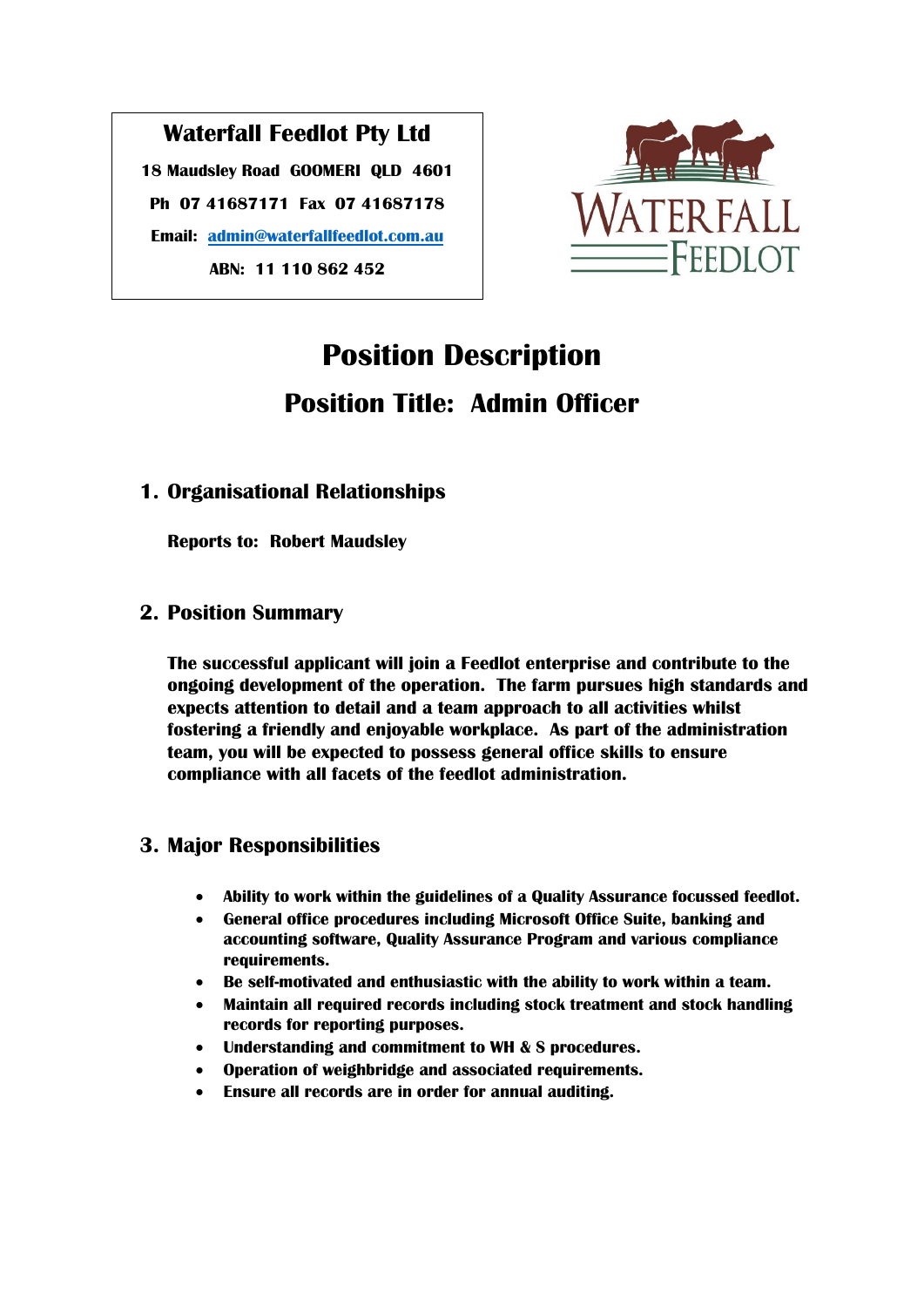## **4. Duties**

#### **Quality Assurance**

- **Ensure that all cattle that are subject to a NFAS Delivery Docket comply with the AUS-MEAT Minimum Standards for Grain Fed Beef.**
- **Ensure that each NFAS Delivery Docket is accurately completed and signed.**
- **The QA Officer must be up to date with the latest amendments to the NFAS, MSA and AUS-MEAT rules and standards.**
- **Ensure that appropriate records are being maintained and updated regularly.**
- **Creates audit reports and follows up on audit corrective action.**
- **Administer the feedlot QA Program**

#### **Weighbridge Operations**

- **Operate weighbridge software.**
- **Ensure the correct weighing of all vehicles entering the weighbridge as per Grain Harvest Management Scheme Rules.**
- **To ensure all weighing data is recorded and made available for operational records.**
- **Carry out duties in an accurate and diligent manner for correct compilation of information.**
- **Commitment to providing a high level of customer service.**

#### **Administration**

- **Maintenance of all office records including cattle in and out.**
- **Preparation of fortnightly customer accounts.**
- **Input of data into Reckon accounts.**
- **Reconciliation of monthly accounts.**
- **Maintenance of employee records and training compliance.**
- **General office duties including telephone, data entry, filing, customer enquiries and mail.**
- **Weekly, fortnightly and monthly reports as required.**
- **Recording of supplies received.**
- **Compliance with WH & S guidelines.**
- $\bullet$

## **5. Skills and Experience (person specification)**

#### **Skills and knowledge**

- **Microsoft Office skills (mandatory).**
- **Good communication skills.**
- **Ability to work in a team environment.**
- **Reckon Accounts experience (desirable).**
- **General office procedures.**
- $\bullet$

#### **Training and qualifications**

**Drivers' licence (desirable).**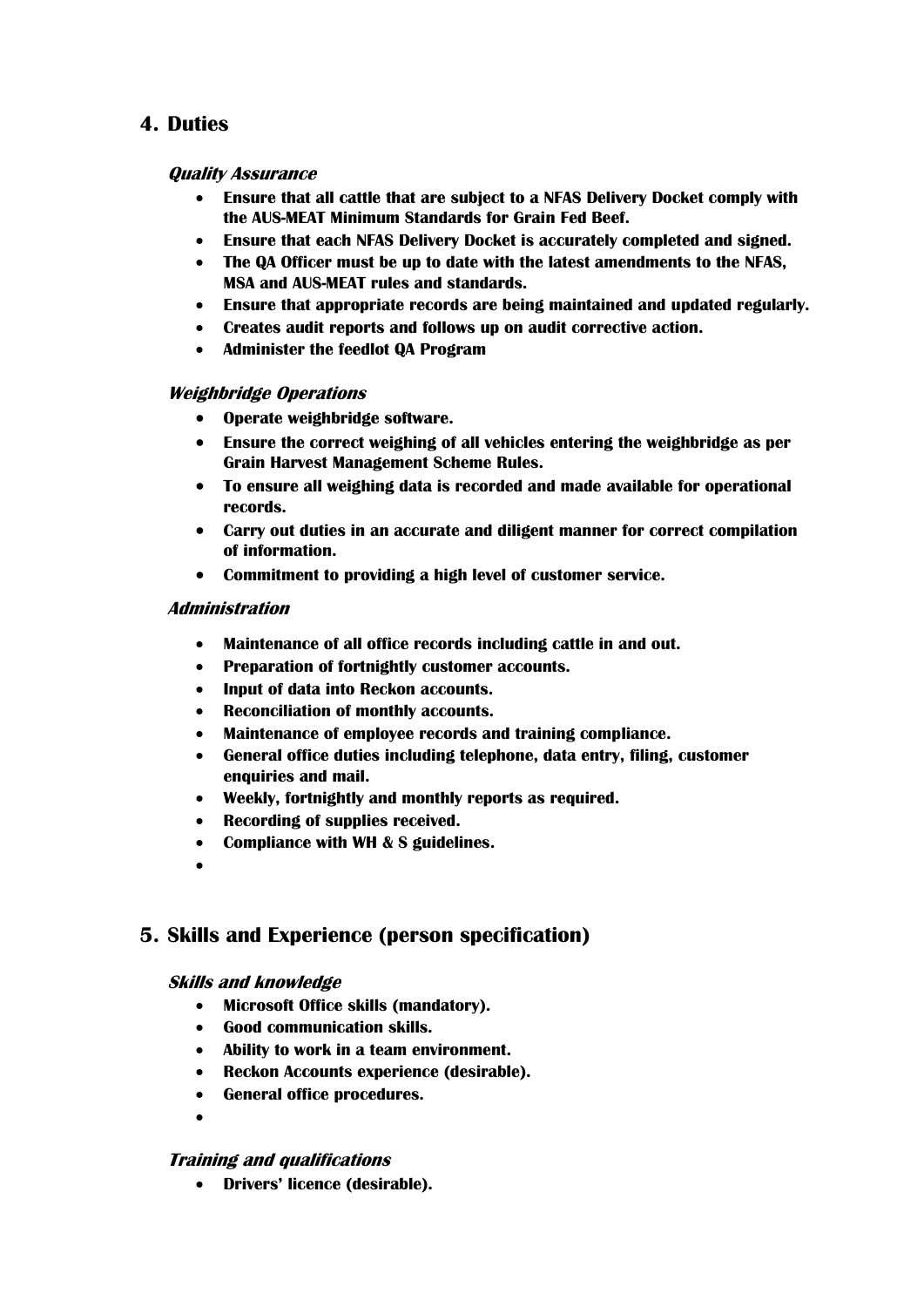- **Ability to follow WH & S guidelines (mandatory).**
- **Quality Assurance certification (desirable).**
- $\bullet$

#### **Work Experience**

**Previous office experience (mandatory).**

## **6. Personal Competency**

#### **Acceptance of direction**

**Acceptance of direction and code of behaviour within the business.**

#### **Accuracy and eye for detail**

- **Demonstration of a concern for accuracy.**
- **Attention to all requirements of a task and implementation of checking and follow-up.**

#### **Punctuality**

 **Ability to be punctual on a regular basis and appropriate communication in the event of being delayed.**

#### **Prioritising skills**

 **Identification of the important operational requirements of the farming enterprise. Implementation of priority tasks within the resource capabilities available.**

#### **Confidence**

- **A quality of self-reliance and boldness.**
- **A confidence and belief in own ideas and opinions and a willingness to express and act upon them.**

#### **Empathy**

**The ability to perceive and understand the feelings of others.**

#### **Flexibility to cope with change**

**Demonstration of the ability to instigate, support and cope with change.**

#### **Handling pressure and stress**

 **The ability to continue to perform well under pressure or in stressful circumstances.**

#### **Initiative**

- **An ability to take action when enterprise is required.**
- **Actively seeks out opportunities to make extra contributions to benefit the business.**